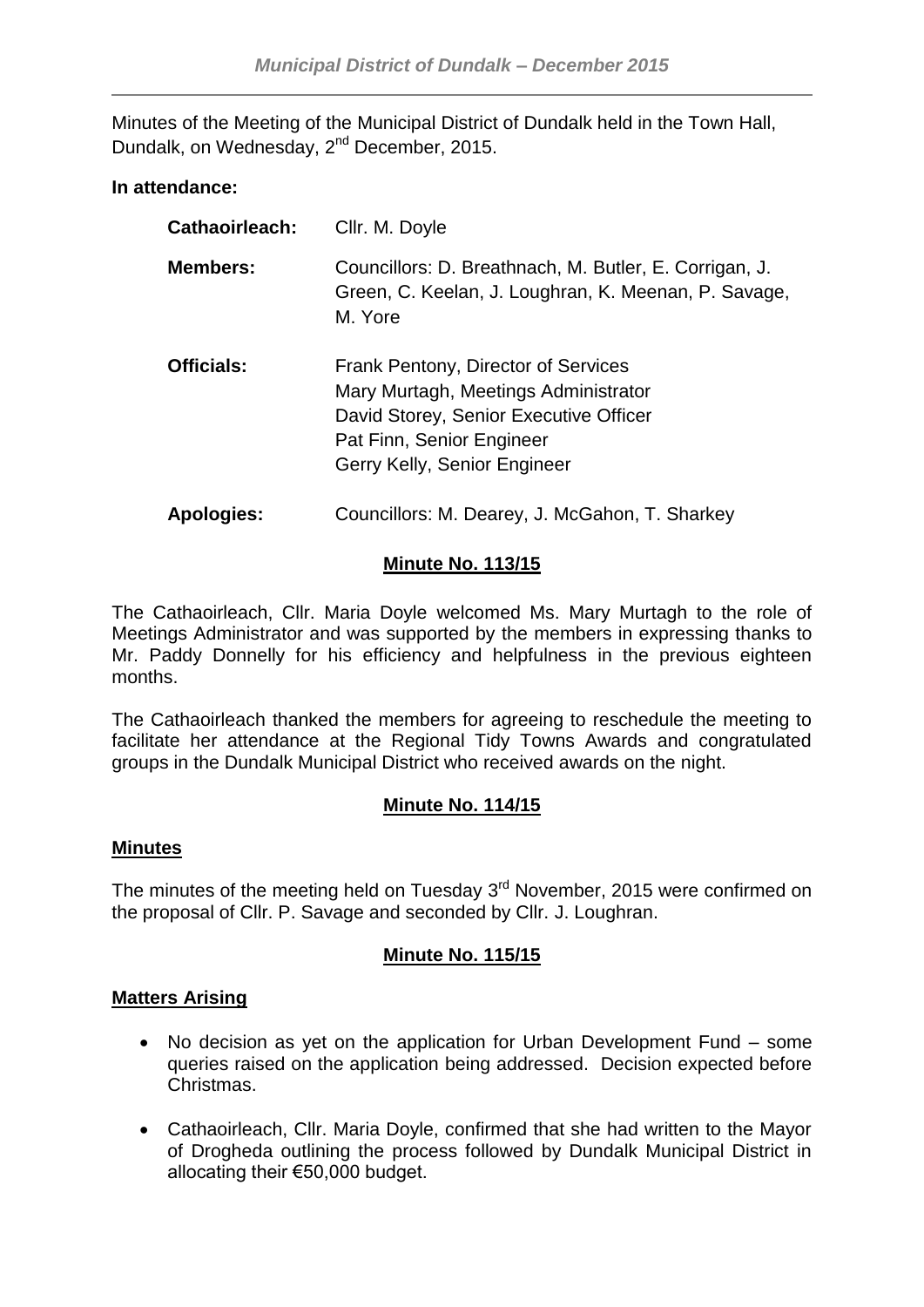• Update on N53 was circulated to all members on 25<sup>th</sup> November.

## **Minute No. 116/15**

## **Cox's Demesne Regeneration Scheme**

Mr. Stephen Cull, Project Manager for the Regeneration Scheme delivered a powerpoint presentation which highlighted the progress and success of the scheme since it was initiated in 2006. Following the presentation, Mr. Cull and Mr. David Storey, Senior Executive Officer, responded to issues raised by the members including the following;

- The necessity to build on the success of the current engagement process with the residents which was facilitated by the Louth Volunteer Centre. Members were advised that Louth Volunteer Centre were engaged and paid by the Council to co-ordinate the consultation with residents and that the contract would cease at the end of the year, by which time two formal Residents Associations would be in place. The Council will then engage on an on-going basis with these representative groups on the basis of community rather than individual gain.
- Tender evaluation for the next 7 houses will be submitted to the Department before Christmas and the urgency in commencing this phase was stressed.
- The OPD units and Community Centre phase will require consultation and will be subject to Planning, and is not expected to progress to tender until 2017.

## **Minute no. 117/15**

#### **Housing and Communities Progress Report**

Mr. David Storey, Senior Executive Officer, presented the Housing and Communities Progress Report dated 23rd November, 2015.

In response to a query, Mr. Storey confirmed that while one case had been identified prior to the Rough Sleepers Count, there were no recorded rough sleepers on the night of the count.

The local authority was complimented on work to date in relation to boarded up/derelict houses. Mr. Storey confirmed that a proactive approach was being taken to try to identify properties suitable for possible CPO with a view to submitting a funding application to the Department. A process was also being undertaken to identify properties in Bank ownership with approximately 30 such properties identified nationally to date.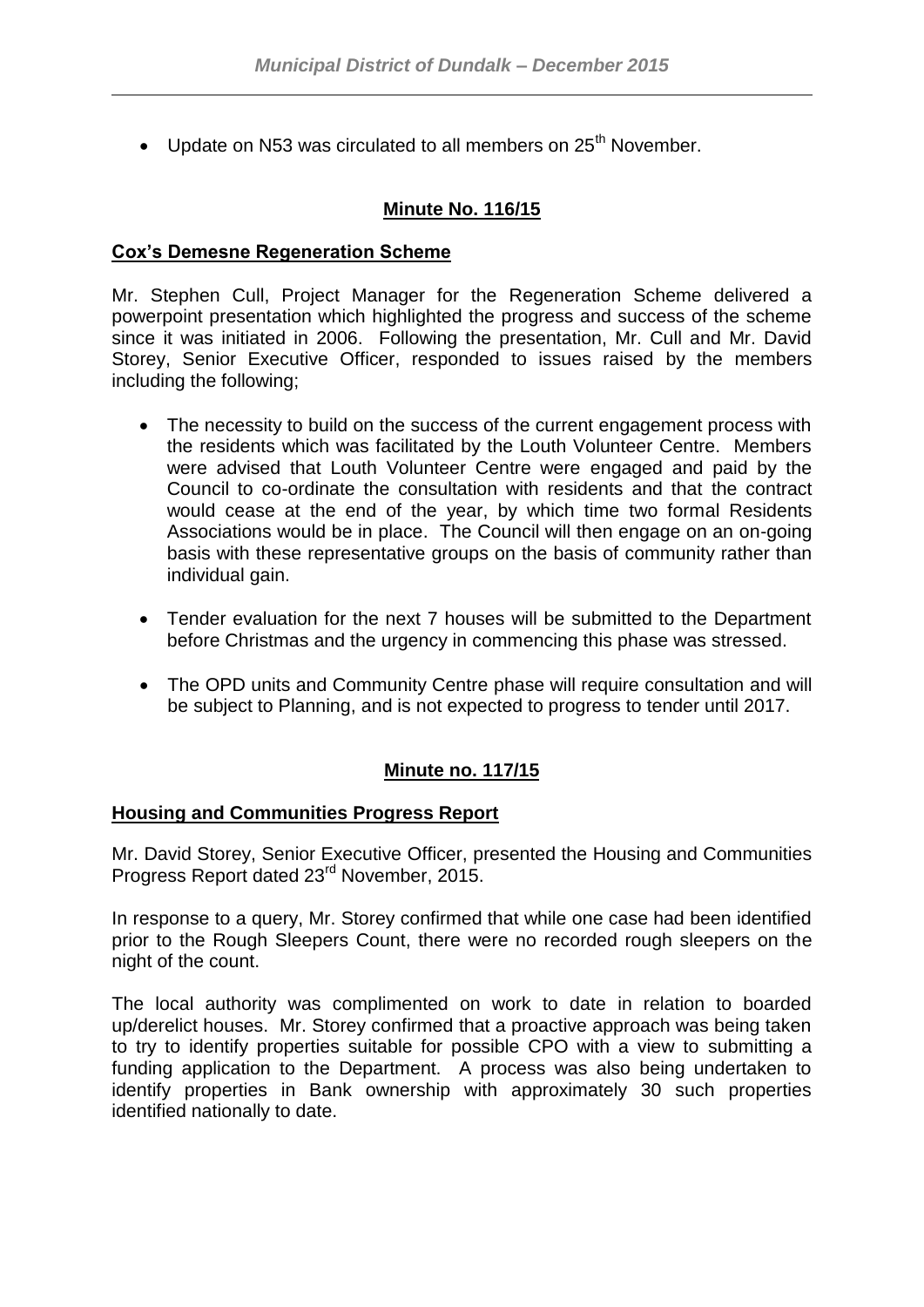# **Minute No. 118/15**

## **Infrastructure, Operations and Marine Progress Report**

Mr. Gerry Kelly, Senior Engineer, and Mr. Pat Finn, Senior Engineer, addressed members queries in relation to the report dated 20<sup>th</sup> November, 2015.

- G. Kelly agreed to revert to members with exact locations for low cost safety measures on the Carrick Road.
- Agreed that G. Kelly would circulate members with additional applications for inclusion in the Lower Speed Limits for Housing Estates. Noted 21 additional applications received of which 7 are eligible.
- Contractor currently undertaking testing of surface of Racecourse Road results expected before Christmas or very early in the New Year.
- G. Kelly not aware of any issues with Disabled Accessibility Report works but will meet Cllr. Yore on site to examine if necessary.
- Agreed that a meeting would be arranged in relation to issues at Carnbeg.
- P. Finn, Senior Engineer, confirmed that full completion of N53 project is expected before Christmas. Cycle lanes will be provided/expanded.
- P. Finn advised that it was not intended to provide bus bays as it is not considered a frequent/high use bus route. On a point of order, Mr. Finn agreed to re-examine the approved Part 8 to see if bus bays included/feasible and to revert to the members.
- It was confirmed that minor roads used during the project would be resurveyed with the results compared to the original survey to identify any damage, which will be repaired to original standard.
- In relation to Pobalcholáiste Chú Chulainn, F. Pentony, Director of Service, confirmed that the Council was awaiting responses from An Bord Pleanála but in the interim discussions are taking place with LMETB about the tendering process.
- Agreed that F. Pentony, Director of Service, would examine the position in relation to footpaths in Hazelwood Avenue, Bay Estate and revert.
- Confirmed that €50,000 is being spent for stockpiling at Bellurgan embankment, but still awaiting final approval for the overall project.
- F. Pentony, Director of Service, confirmed that meetings had been held with traders groups in relation to Christmas lights, and that while progress had been made in some areas, none had been achieved in others. Louth County Council pays running costs and offered subvention to traders for lights but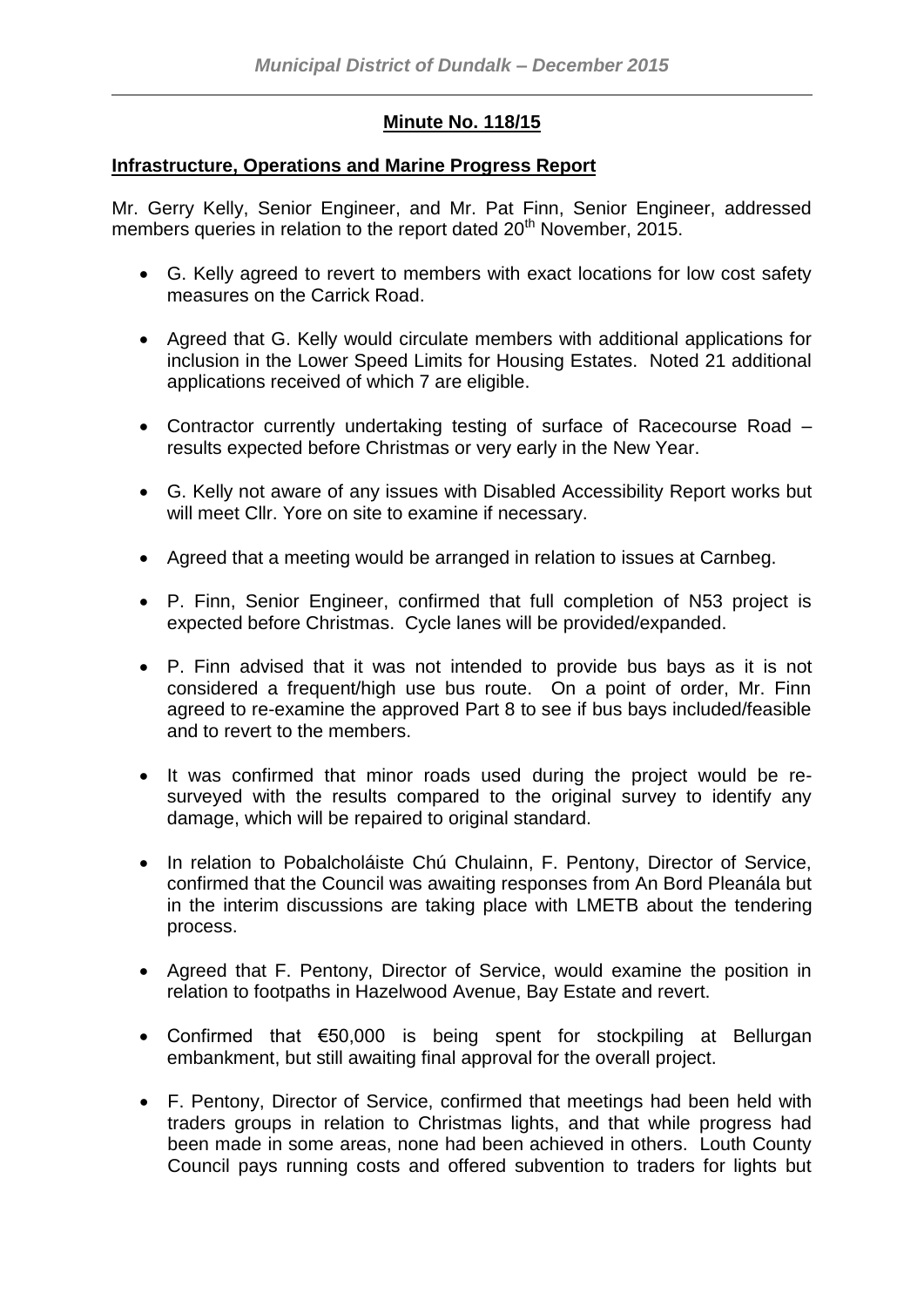solution must be a partnership approach. Agreed that every effort should be made to resolve the situation including further meetings as necessary.

## **Minute No. 119/15**

| <b>Notice of Motion</b> |                 |
|-------------------------|-----------------|
| Proposed by:            | Cllr. M. Doyle  |
| Seconded by:            | CIIr. M. Butler |

"That Kearney's Lane, Blackrock, be declared a public road under Section 11 of the Roads Act, 1993 (as applied by Section 180 of the Act of 2000)"

**Reply:**

**The Council only takes in charge any additional roads where the provisions of Section 180 of the Planning and Development Act 2000, have been completed. Kearney's Lane is not an estate for the purposes of the Planning and Development Act 2000.**

**Section 11 of the Roads Act, 1993, is a discretionary power to declare a road to be a public road. However, the financial implications for the Council of doing so must be considered and the Council must be satisfied that the road is of general public utility.**

**This laneway is very narrow, in poor condition and services a small number of houses. There is no footpath so some houses open directly onto the laneway. Declaring the road to be a public road could create a liability for the Council. Also, having regard to the Roads Budget we do not have funding to maintain any additional public roads.**

**There are many similar roads/laneways in the County which are not public roads and have not been taken in charge by the Council.**

**Having regard to the above the Council does not propose to declare this road to be a public road.**

Members unanimously agreed that Louth County Council should commence the Public Consultation Process in relation to the taking in charge of Kearneys Lane, Blackrock.

## **Minute No. 120/15**

| <b>Notice of Motion</b> |                 |
|-------------------------|-----------------|
| Proposed by:            | Cllr. C. Keelan |
| Seconded by:            | CIIr. M. Yore   |

"That this Municipal District initiates a review of the Dundalk Appointed Stands Bye-Laws (2012) to assess its impact to date and that we invite the Garda Superintendent to the next available meeting to discuss this item"